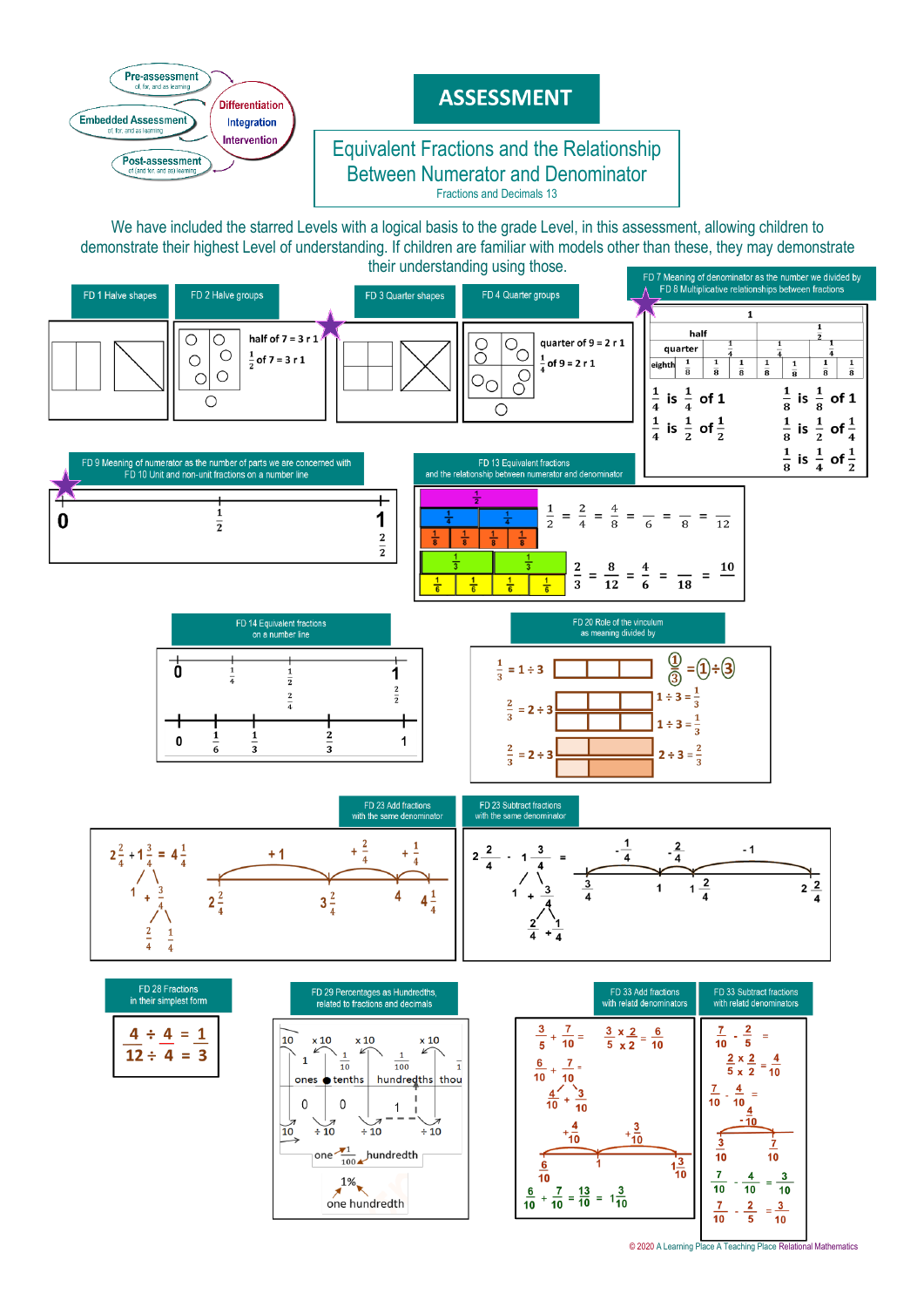# **PRE - ASSESSMENT** Select the Level of Fractions that allows you to demonstrate your highest understanding.